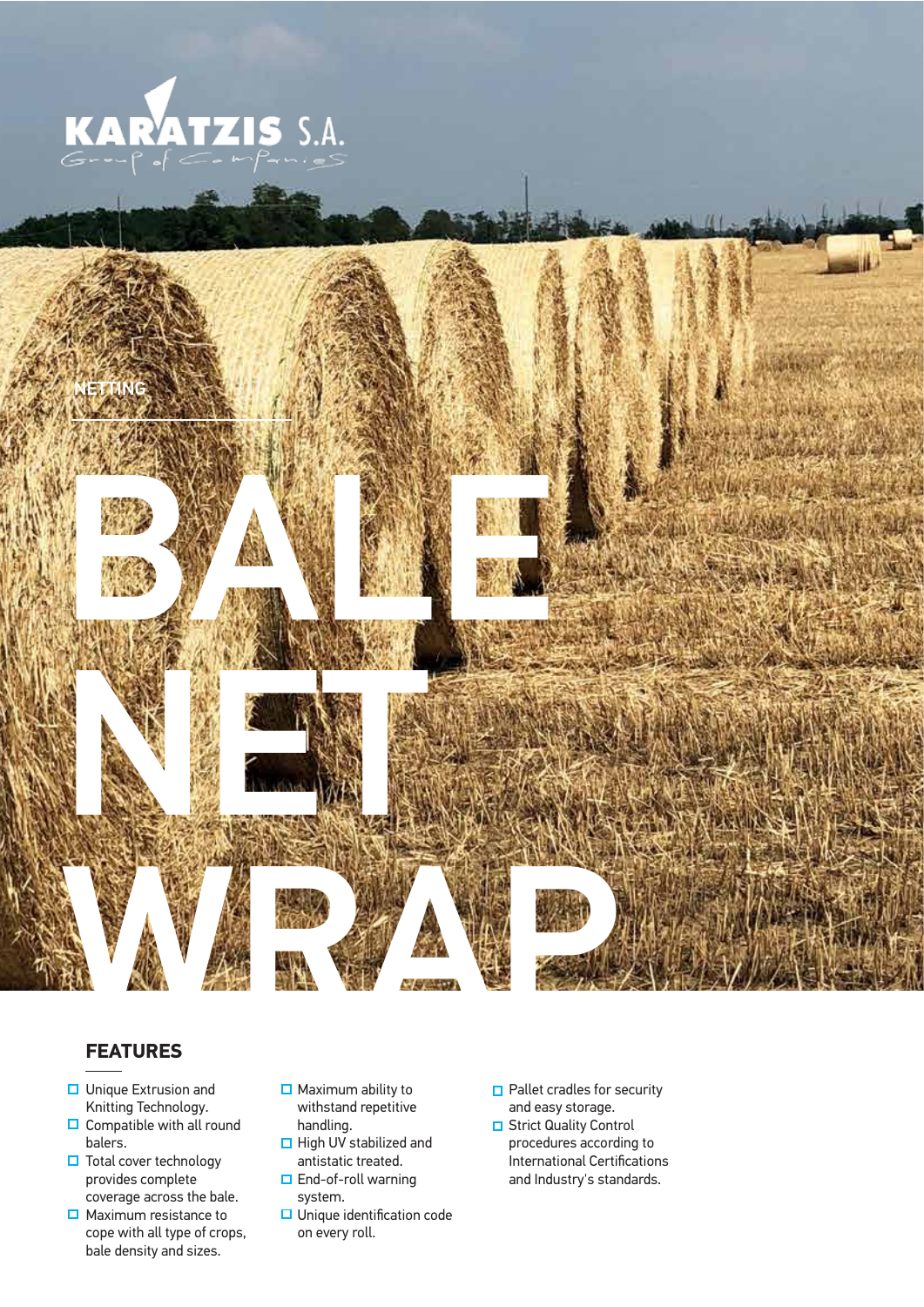#### **KARATZIS Bale Netwrap** is

manufactured with state-of-the-art Raw Materials and a unique manufacturing process which makes it the best solutions for trouble free baling. Recognized by Farmers and Contractors worldwide, has proven to consistently deliver all the performance criteria a farmer or contractor demand.

K**ARATZIS Bale Netwrap** is subject to regular DLG monitoring tests which is performed on all saleable balers worldwide as well as checked for technical specifica tions requirements. More exact details you will find in our DLG-accredited report www.dlg-test.de

It provides with full, consistent and uniform bale coverage while achieving a fast baling process. It is suitable for all crops (silage, hay, straw, cornstalk, maize) and works under all weather conditions.

| <b>PACKAGING UNIT</b>       | <b>PALLETS PER 20</b><br><b>FCL</b> | <b>PALLETS PER</b><br><b>40 FCL</b> | <b>PALLETS PER TRUCK</b> | <b>PACKING</b>                             | <b>PALLET TYPE</b>  |
|-----------------------------|-------------------------------------|-------------------------------------|--------------------------|--------------------------------------------|---------------------|
| 64 rolls with 1800m         |                                     |                                     |                          |                                            |                     |
| 32 rolls with 2000m - 2600m | 8                                   | 18                                  | 22                       | Plastic Film with<br>Protrective Side Caps | $1.10m \times 130m$ |

| <b>ROUND BALERS</b>          |                   |                           |     |     |  |
|------------------------------|-------------------|---------------------------|-----|-----|--|
| $1.23$ m. $1.25$ m. $1.30$ m | $2000m - 5000m$   | Min. 270kg                | Yes | Yes |  |
| $1.62m.$ .70 $m$             | $2000m - 3600m$   | Min. 330kg                |     |     |  |
| <b>MINI ROUND BALERS</b>     |                   |                           |     |     |  |
| 0.60m / 0.90m                | 1800m / 2000m     | Min. 130g /<br>Min. 180g  | Yes | Yes |  |
| 1.00m / 1.05m                | 2000 <sub>m</sub> | Min. 210kg /<br>Min 230kg |     |     |  |
|                              |                   |                           |     |     |  |

**KG** 

28 rolls with 3000m - 5000m



## **TECH SPECS**







## **PACKAGING**

Our new generation Bale Netwrap designed with an exclusive technol ogy with higher mass and tensile strength in the chain: to cope with all new brand baler machines, providing easy feed and cut through the baler, improved grip and bale compression and better water resistance, in a workable roll weight.

Maglia Grande ® represents a latest evolution of KARATZIS bale net wrap technologies. Maglia Grande  $\textdegree$  is a wide mesh netwrap with 25 reinforced chains. The result is one of the strongest Bale Netwrap available in the market with all the features of KARATZIS Bale Net wrap.



# **TECHNOLOGIES**

**WIDTH LENGTH STRENGTH COMPLETE BALE COVERAGE**

**U.V. STABILIZED**